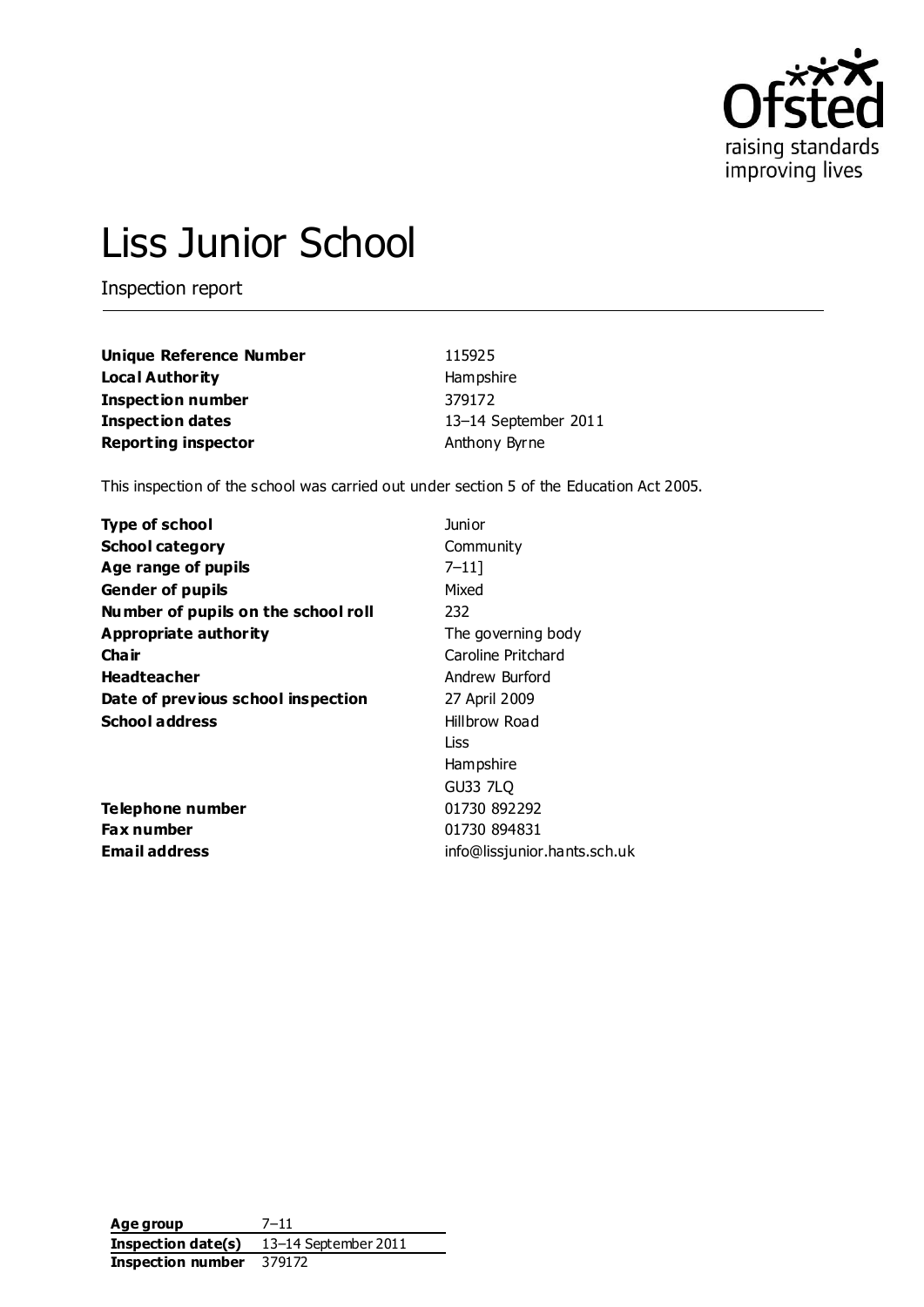The Office for Standards in Education, Children's Services and Skills (Ofsted) regulates and inspects to achieve excellence in the care of children and young people, and in education and skills for learners of all ages. It regulates and inspects childcare and children's social care, and inspects the Children and Family Court Advisory Support Service (Cafcass), schools, colleges, initial teacher training, work-based learning and skills training, adult and community learning, and education and training in prisons and other secure establishments. It assesses council children's services, and inspects services for looked after children, safeguarding and child protection.

Further copies of this report are obtainable from the school. Under the Education Act 2005, the school must provide a copy of this report free of charge to certain categories of people. A charge not exceeding the full cost of reproduction may be made for any other copies supplied.

If you would like a copy of this document in a different format, such as large print or Braille, pl ease telephone 0300 123 4234, or email enquiries@ofsted.gov.uk.

You may copy all or parts of this document for non-commercial educational purposes, as long as you give details of the source and date of publication and do not alter the information in any wa y.

To receive regular email alerts about new publications, including survey reports and school inspection reports, please visit our website and go to 'Subscribe'.

Piccadilly Gate Store St **Manchester** M1 2WD

T: 0300 123 4234 Textphone: 0161 618 8524 E: enquiries@ofsted.gov.uk W: www.ofsted.gov.uk

**Ofsted** 

© Crown copyright 2011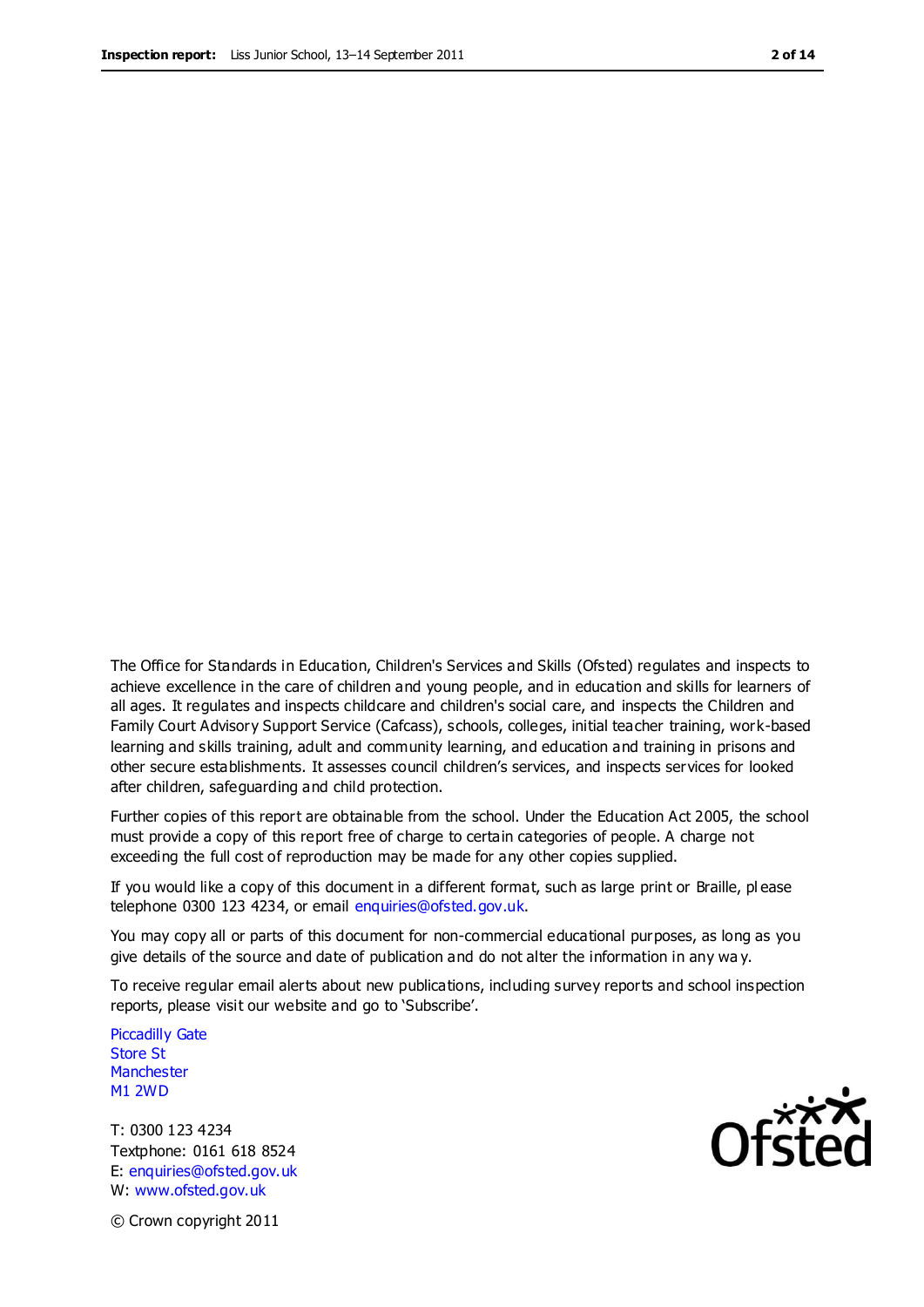# **Introduction**

This inspection was carried out by three additional inspectors. They observed 16 lessons taught by nine teachers and met with a representative group of pupils, with governors and with staff. They observed the school's work, and looked at documentation including pupils' work from the previous school year, progress tracking, school policies and notes compiled by governors, alongside 94 questionnaires returned by parents and carers.

The inspection team reviewed many aspects of the school's work. It looked in detail at a number of key areas.

- Have actions taken to improve achievement in mathematics been effective and is improvement sustained and evident throughout the school?
- Is achievement in English keeping up with the advances made in mathematics?
- $\blacksquare$  In lessons, are the more able pupils set suitably challenging tasks?
- How well integrated are pupils in the unit with those in mainstream?
- How well developed is pupils' awareness of cultural diversity?

# **Information about the school**

Liss Junior School is larger than average. The proportion of pupils known to be eligible for free school meals is below average. A unit for pupils from the East Hampshire area who have moderate learning difficulties is attached to the school; including these pupils, the school has a higher than average proportion of pupils with special educational needs and/or disabilities. Fewer pupils than average are from minority ethnic groups or speak English as an additional language. Pupils are taught in mixed-age classes in Years 3 and 4 and Years 5 and 6. The school buys in specialist provision for sports and music tuition. A breakfast club run by the school is open daily. The school has gained Enhanced Healthy School status among other awards.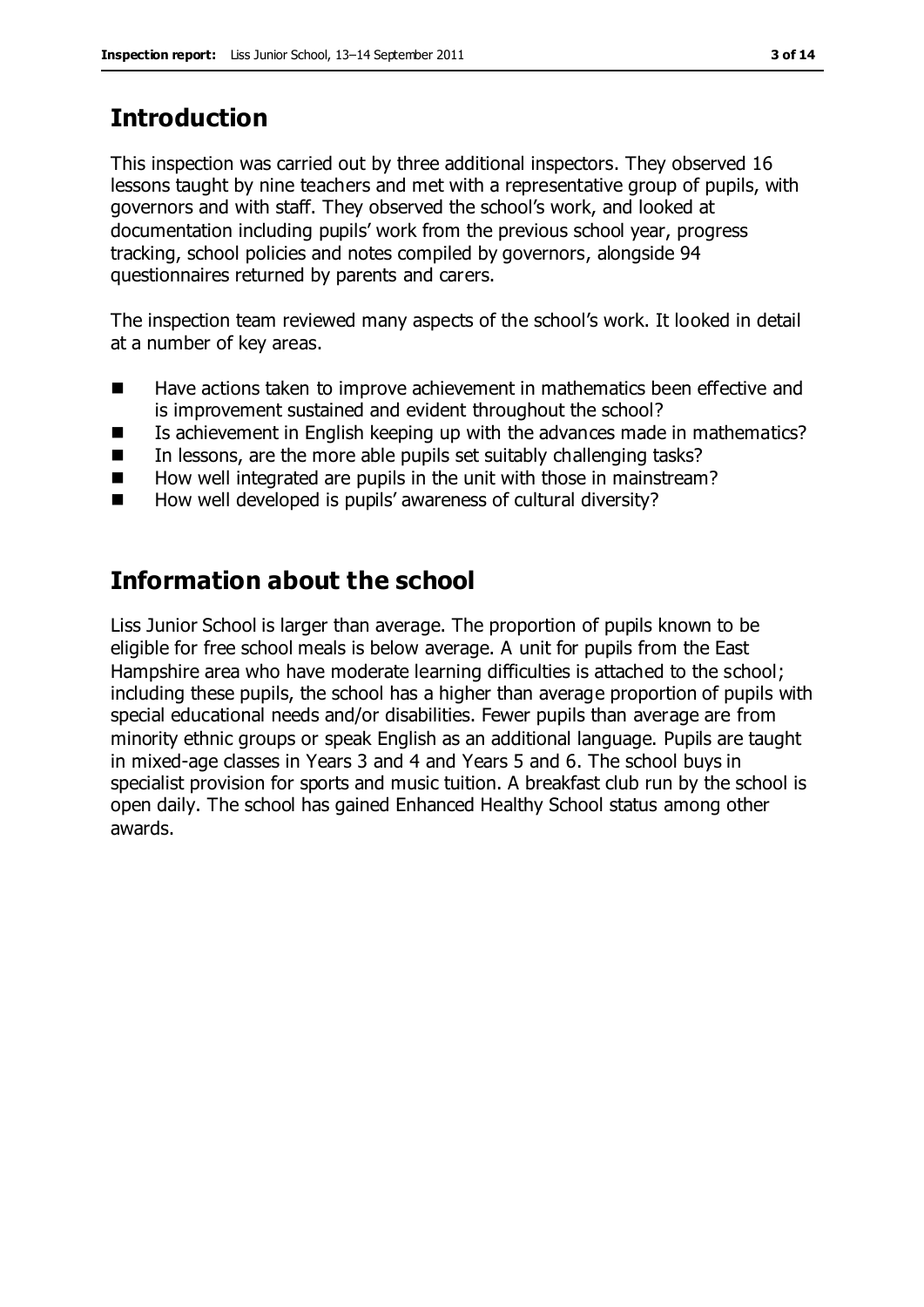# **Inspection judgements**

## **Overall effectiveness: how good is the school? 2**

#### **The school's capacity for sustained improvement 2**

#### **Main findings**

Liss Junior School provides a good quality of education. Issues raised by the previous inspection when the school was judged satisfactory have been thoroughly tackled and good features maintained. Achievement in mathematics is now a notable strength. Most pupils make good progress to reach above average standards in English, and attainment in mathematics is well above average. Teachers' good, detailed planning and assessment ensure mathematics lessons offer stimulating challenge and good pace for all. Challenge for able pupils is stronger in mathematics than in writing and this is borne out by recent test results; although pupils reach above average standards in English, writing is generally weaker than their high standards of reading and speaking. Having worked with external consultants to improve progress in mathematics, the school's own 'improving standards team' is confidently adapting the approach to English. They work with all teachers to accelerate progress so that pupils can achieve well from their starting point. However, this work in English is not yet fully established, for instance assessment of written work is inconsistent in providing pupils with clear guidance on how to improve. It is also the case that while the members of the 'improving standards team' collaborate well with colleagues in setting up strategies, they have little time to check consistency of implementation. Pupils with special educational needs and/or disabilities make good progress because they too benefit from the close tracking of progress and high expectations that are applied to others as well as good support from teaching assistants. Pupils who are placed in the unit for moderate learning difficulties make particularly good progress. These pupils are readily accepted and respected by those in the main school. This is of mutual benefit because it boosts their confidence and their presence commands the tolerance and respect that the school helps all pupils to develop. Pupils enjoy coming to school, as demonstrated by their consistently high attendance and good behaviour. They concentrate well in lessons and are responsible and thoughtful of others in keeping noise levels down in class and when they move around in the open-plan building.

Governors have high expectations of the school. Use of detailed progress records to set challenging targets for pupils achieving beyond typically expected levels is a strong feature of management. Intervention to secure those targets by the 'improving standards team' is having some impact. Resources widely used in school and links with schools abroad and in the United Kingdom have extended pupils' understanding of cultural diversity. Governors and senior leaders work well together and self-evaluation is strong. The improving standards team is now operating autonomously and focusing with appropriate ambition on English to improve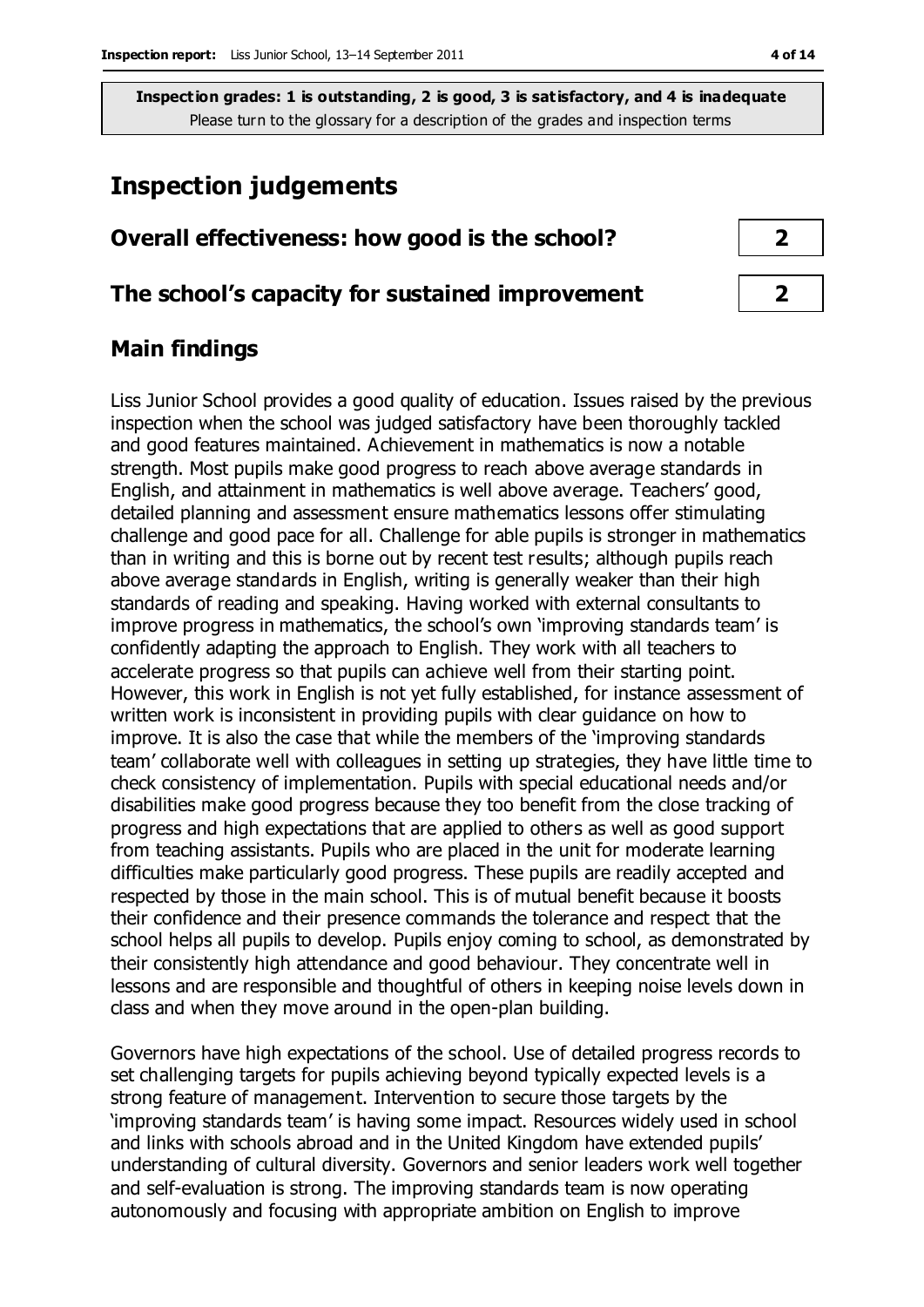achievement in writing in order to match the higher achievement in mathematics. The school demonstrates good capacity to sustain improvement.

## **What does the school need to do to improve further?**

- Improve achievement in written work in English:
	- applying a consistent system of assessment that involves pupils in understanding precisely what they need to do to improve
	- sharing more widely the good practice seen in some lessons in providing stimulating ideas for pupils' writing
	- stretching able pupils to reach their full potential.  $\overline{\phantom{0}}$
- Monitor teaching and learning more regularly to ensure that strategies agreed with the school's 'improving standards team' are being consistently applied.

## **Outcomes for individuals and groups of pupils 2**

Pupils begin the school with average attainment and most make good progress to reach above average standards by the end of Year 6, although writing persists in being a relative weakness, particularly in extending higher ability pupils to their full potential. Nevertheless it is clear from looking back at work done over time that pupils now beginning Year 6 made good progress in Year 5. This is also reflected in the books of younger pupils, endorsing the school's demand that pupils 'keep up' right from the start of Year 3, rather than 'catch up' in later years. Some of the best quality writing was seen in subjects such as history and geography when the topic had inspired deep interest, for example when pupils were composing post cards to their twinned school in Africa to find out about it. Pupils were not seen to be as inspired by some writing tasks they undertook in English. Good attitudes to learning and positive relationships with staff ensure pupils respond well at all times. Pupils develop their capacity to work independently when working in small groups or with partners; they collaborate well and stay focused. In this encouraging learning climate the very few pupils who speak English as an additional language speedily settle in and acquire the understanding they need to make good progress. Pupils recollected how much they enjoyed learning activities such as making films and participating in Enterprise Week and they are enjoying researching history projects on computers.

Pupils' personal development thrives alongside learning. They feel safe and at ease in school and know about risks in the world outside. They admit there are a few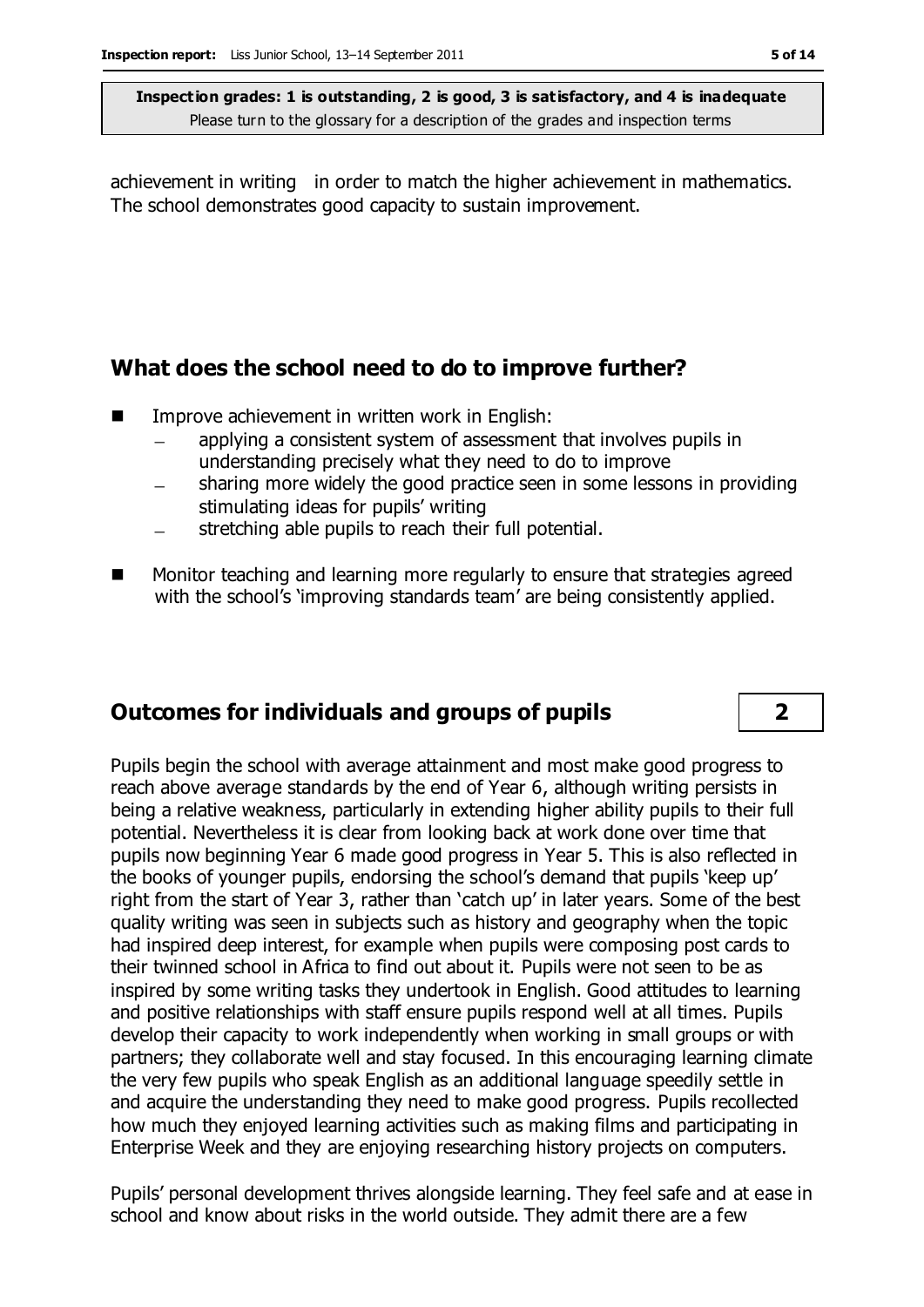arguments but nothing seriously worries them. In keeping with Enhanced Healthy School status pupils take full advantage of good play space for games and sports and freshly baked bread rolls are popular snacks at playtime. Pupils think about others and respect their rights. They make a very good effort to raise funds on charity day. They have contact with vulnerable groups in the village and contribute to village festivities. As an important part of the village's future they have contributed to the Village Plan. Their knowledge of the wider world and numeracy skills to serve future economic well-being are better developed than at the previous inspection. They take a lot of pleasure from joining in dance and music.

| Pupils' achievement and the extent to which they enjoy their learning                                                     |                          |  |
|---------------------------------------------------------------------------------------------------------------------------|--------------------------|--|
| Taking into account:                                                                                                      |                          |  |
| Pupils' attainment <sup>1</sup>                                                                                           | $\overline{\phantom{a}}$ |  |
| The quality of pupils' learning and their progress                                                                        | 2                        |  |
| The quality of learning for pupils with special educational needs and/or disabilities<br>and their progress               | 2                        |  |
| The extent to which pupils feel safe                                                                                      | $\overline{2}$           |  |
| Pupils' behaviour                                                                                                         | $\overline{\mathbf{2}}$  |  |
| The extent to which pupils adopt healthy lifestyles                                                                       | $\overline{\mathbf{2}}$  |  |
| The extent to which pupils contribute to the school and wider community                                                   |                          |  |
| The extent to which pupils develop workplace and other skills that will<br>contribute to their future economic well-being | 2                        |  |
| Taking into account:                                                                                                      |                          |  |
| Pupils' attendance <sup>1</sup>                                                                                           |                          |  |
| The extent of pupils' spiritual, moral, social and cultural development                                                   |                          |  |

These are the grades for pupils' outcomes

# **How effective is the provision?**

The mix of age groups in classes works well because teachers frequently set work appropriate to pupils working in small groups based on the progress they have made. Just occasionally more able pupils are held back for instruction when they could have got on by themselves. There is a good deal of movement to different spaces and resources which keeps learning lively. In the majority of lessons seen teaching was good. In an outstanding mathematics lesson the teacher worked with the majority of the class to develop understanding of numbers' place value, while the most able solved problems in a computer program. After playing a lively team game in the music room that involved standing in the right place according to the value of the number they held, pupils gained great confidence to reinforce that knowledge when

 $\overline{a}$ <sup>1</sup> The grades for attainment and attendance are: 1 is high; 2 is above average; 3 is broadly average; and 4 is low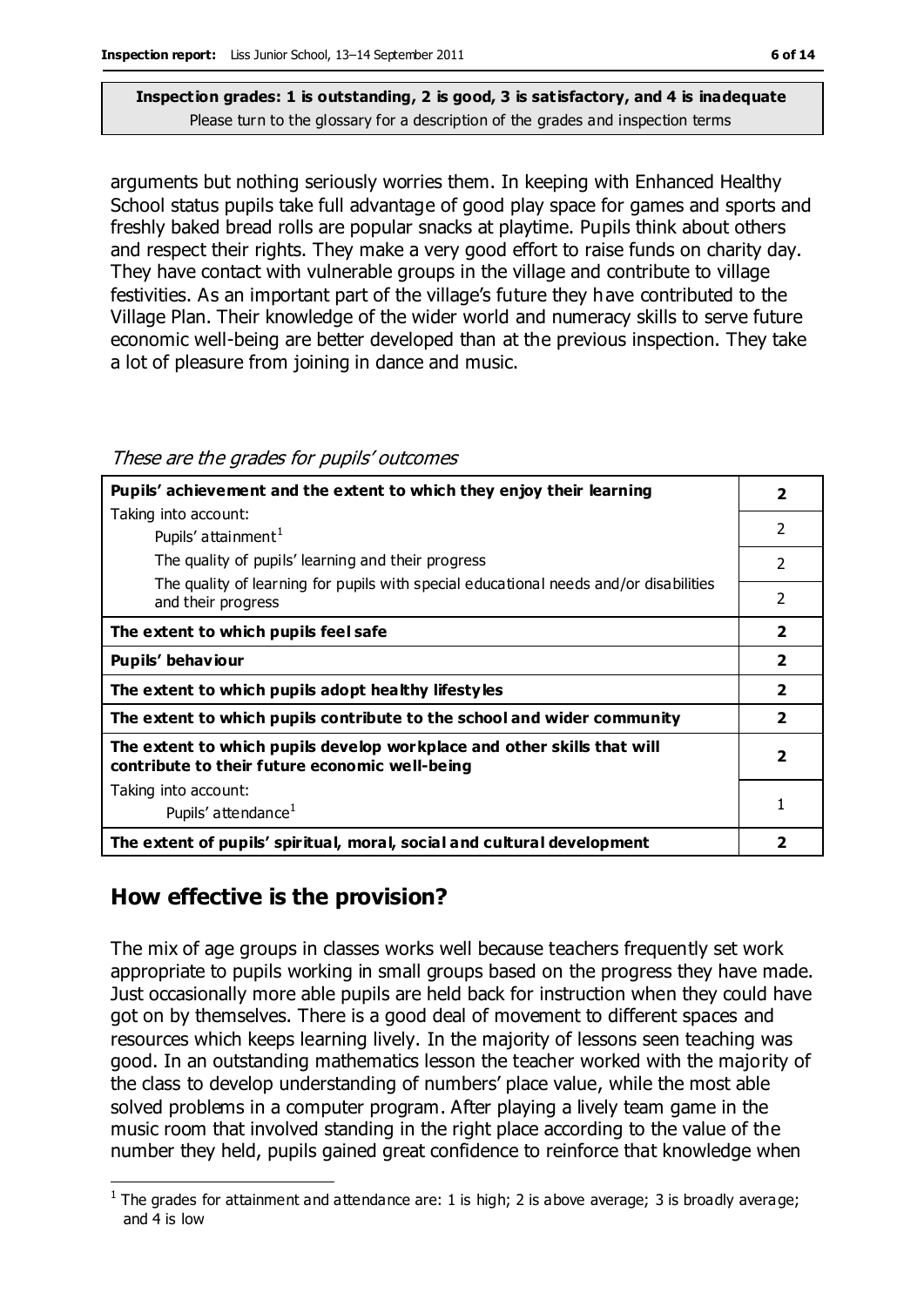writing answers on a worksheet. There is some good practice in English, for instance when a teacher had used a very good range of resources and methods, including film, drama and note-taking, before pupils began writing about a character from a book. Consequently, in this lesson all pupils had ample ideas to support their writing. However, planning and assessment are not as consistently good in English as in mathematics; as a result, pupils are not always fully aware of precisely what they need to do to improve their work.

The curriculum is well designed to provide active and varied learning experiences. Teachers make very good use of the open-plan nature of the building to move groups into different spaces, for instance to use computers or to take advantage of the attractive outdoor space, so that learning has a fluid, active ethos that keeps pupils involved. The link with an external partner to provide sports education works very well as pupils respond enthusiastically to good quality coaching. Participation in music is also a good feature with about a third of pupils receiving individual tuition as well as whole-class experiences. A good range of after-school clubs is on offer and those who come to breakfast club are helped to enjoy extra learning experiences. Pupils take part in trips and visits and have welcomed children from other places by hosting a day for a school from a very different area.

Pupils are well guided and cared for. There is good support for all pupils and especially for those experiencing emotional upsets, or whose family circumstances may render them vulnerable in some way. Attendance is high overall and the school has helped some pupils to achieve much more regular attendance and to improve progress through liaising with the Education Welfare Service and working with parents. Guidance and support for pupils with special educational needs and/or disabilities, including those who attend the unit, are of particularly high quality and ensure that they make the best of opportunities provided by the school.

| The quality of teaching                                                                                    |  |
|------------------------------------------------------------------------------------------------------------|--|
| Taking into account:                                                                                       |  |
| The use of assessment to support learning                                                                  |  |
| The extent to which the curriculum meets pupils' needs, including, where<br>relevant, through partnerships |  |
| The effectiveness of care, guidance and support                                                            |  |

These are the grades for the quality of provision

## **How effective are leadership and management?**

Regular and detailed tracking of pupils' progress shines a spotlight into every class so that individuals and groups can be identified if they are at risk of not meeting their challenging targets. Governors receive regular reports on how well each class is doing so that they can and do challenge on the basis of being well informed. They monitor the implementation of statutory policies and the welfare and safeguarding of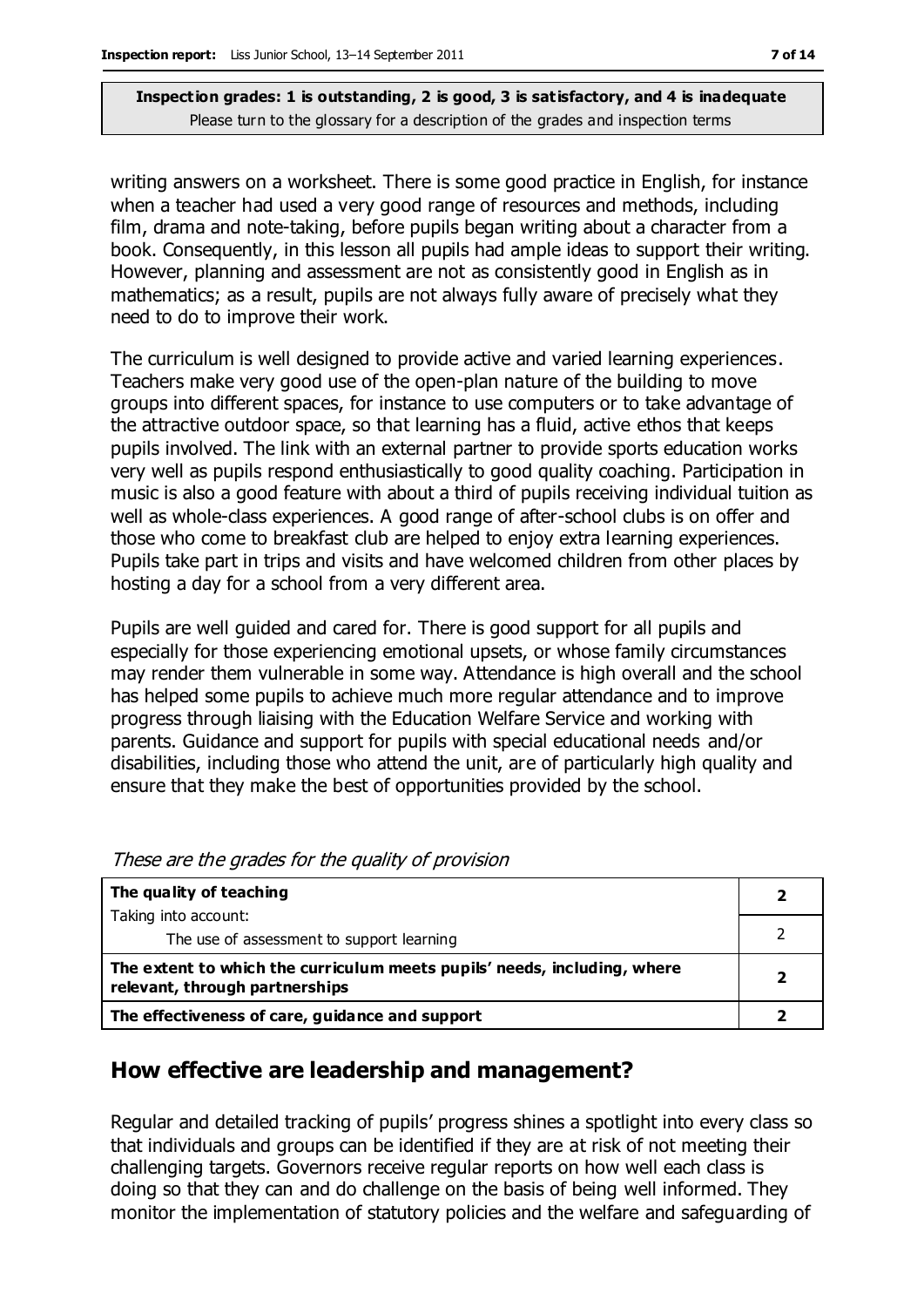pupils. Requirements for safeguarding are met well.

The drive to achieve ambitious targets is shared throughout the staff because of the prominence of progress tracking and the intervention of the 'improving standards team'. This group reviews work and helps colleagues to devise new strategies to remove barriers when progress is slower than the rapid rate demanded. However, the team's capacity to monitor the success in lessons of agreed approaches is limited by their own involvement in teaching, so that some inconsistency in following through does occur.

The school engages with parents and carers through a mid-year progress meeting and a summer report, open days, newsletters and the website to which regular blogs have recently been added. A large majority of parents and carers are very content with the school. However, as questionnaires returned show, a small minority remains unaware of the school's raised expectations and the ways in which learning has improved. These parents and carers, although few in number, still have some concerns about how their child is progressing and how they can help.

Community cohesion is good. Governors recognise the importance of the school playing a part in village life and alongside that have encouraged the school to plan experiences which broaden pupils' horizons in respect of other cultures and countries and other places in the United Kingdom. Equality of opportunity and tackling discrimination are rooted in the values, policies and practices of the school and are particularly well illustrated by the successful integration of the unit pupils.

| The effectiveness of leadership and management in embedding ambition and<br>driving improvement                                                                     |                         |
|---------------------------------------------------------------------------------------------------------------------------------------------------------------------|-------------------------|
| Taking into account:                                                                                                                                                |                         |
| The leadership and management of teaching and learning                                                                                                              | 2                       |
| The effectiveness of the governing body in challenging and supporting the<br>school so that weaknesses are tackled decisively and statutory responsibilities<br>met | $\overline{\mathbf{2}}$ |
| The effectiveness of the school's engagement with parents and carers                                                                                                | 3                       |
| The effectiveness of partnerships in promoting learning and well-being                                                                                              | $\overline{\mathbf{2}}$ |
| The effectiveness with which the school promotes equality of opportunity and<br>tackles discrimination                                                              | $\overline{2}$          |
| The effectiveness of safeguarding procedures                                                                                                                        | $\overline{\mathbf{2}}$ |
| The effectiveness with which the school promotes community cohesion                                                                                                 | $\overline{\mathbf{2}}$ |
| The effectiveness with which the school deploys resources to achieve value for<br>money                                                                             | 2                       |

These are the grades for leadership and management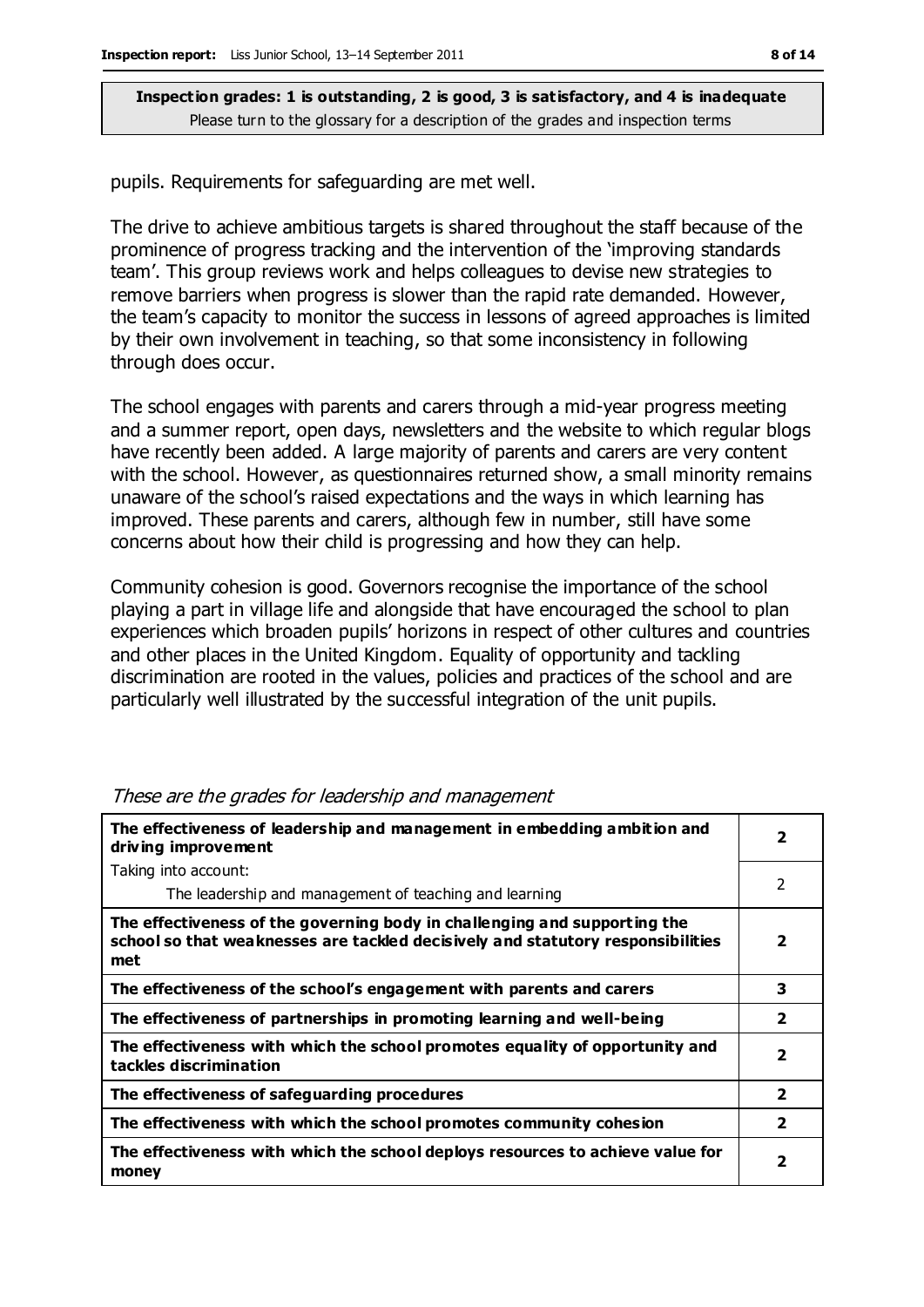## **Views of parents and carers**

A large majority of parents and carers have positive views about the school and most are content with their child's experience overall. The inspection team agrees with them. However there is clearly a small minority expressing concerns about various matters. The school maintains a lot of information about pupils' progress and has taken rigorous action to improve; leaders are now aware of the need to ensure that all parents and carers feel fully informed about what is happening.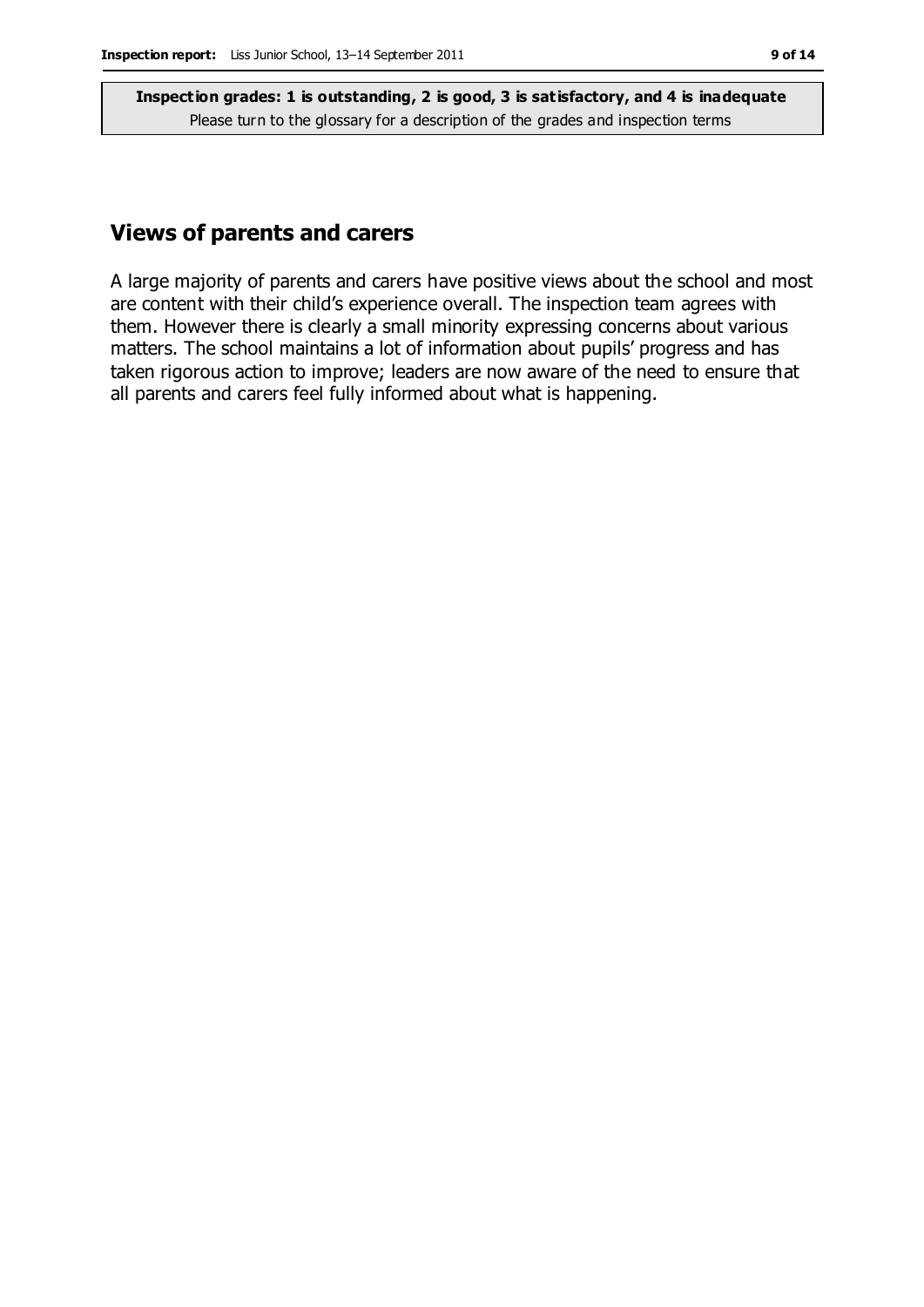#### **Responses from parents and carers to Ofsted's questionnaire**

Ofsted invited all the registered parents and carers of pupils registered at Liss Junior School to complete a questionnaire about their views of the school.

In the questionnaire, parents and carers were asked to record how strongly they agreed with 13 statements about the school.

The inspection team received 94 completed questionnaires by the end of the on-site inspection. In total, there are 232 pupils registered at the school.

| <b>Statements</b>                                                                                                                                                                                                                                       | <b>Strongly</b><br>agree |               | Agree        |               | <b>Disagree</b> |                | <b>Strongly</b><br>disagree |                |
|---------------------------------------------------------------------------------------------------------------------------------------------------------------------------------------------------------------------------------------------------------|--------------------------|---------------|--------------|---------------|-----------------|----------------|-----------------------------|----------------|
|                                                                                                                                                                                                                                                         | <b>Total</b>             | $\frac{1}{2}$ | <b>Total</b> | $\frac{1}{2}$ | <b>Total</b>    | %              | <b>Total</b>                | %              |
| My child enjoys school                                                                                                                                                                                                                                  | 42                       | 45            | 48           | 51            | 4               | 4              | $\mathbf{0}$                | $\mathbf{0}$   |
| The school keeps my child<br>safe                                                                                                                                                                                                                       | 44                       | 47            | 48           | 51            | $\mathbf 0$     | $\mathbf 0$    | $\overline{2}$              | $\overline{2}$ |
| The school informs me about<br>my child's progress                                                                                                                                                                                                      | 24                       | 26            | 48           | 51            | 17              | 18             | $\mathbf{1}$                | $\mathbf{1}$   |
| My child is making enough<br>progress at this school                                                                                                                                                                                                    | 19                       | 20            | 53           | 56            | 13              | 14             | $\overline{2}$              | $\overline{2}$ |
| The teaching is good at this<br>school                                                                                                                                                                                                                  | 26                       | 28            | 52           | 55            | 8               | 9              | $\mathbf 0$                 | $\mathbf 0$    |
| The school helps me to<br>support my child's learning                                                                                                                                                                                                   | 28                       | 30            | 44           | 47            | 17              | 18             | $\mathcal{P}$               | $\overline{2}$ |
| The school helps my child to<br>have a healthy lifestyle                                                                                                                                                                                                | 35                       | 37            | 45           | 48            | 9               | 10             | $\mathbf 0$                 | $\mathbf 0$    |
| The school makes sure that<br>my child is well prepared for<br>the future (for example<br>changing year group,<br>changing school, and for<br>children who are finishing<br>school, entering further or<br>higher education, or entering<br>employment) | 40                       | 43            | 41           | 44            | 5               | 5              | $\mathbf{1}$                | $\mathbf{1}$   |
| The school meets my child's<br>particular needs                                                                                                                                                                                                         | 26                       | 28            | 48           | 51            | 15              | 16             | $\mathbf{1}$                | $\mathbf{1}$   |
| The school deals effectively<br>with unacceptable behaviour                                                                                                                                                                                             | 22                       | 23            | 43           | 46            | 17              | 18             | 4                           | 4              |
| The school takes account of<br>my suggestions and<br>concerns                                                                                                                                                                                           | 21                       | 22            | 47           | 50            | 19              | 20             | $\mathbf{1}$                | $\mathbf{1}$   |
| The school is led and<br>managed effectively                                                                                                                                                                                                            | 22                       | 23            | 50           | 53            | $\overline{7}$  | $\overline{7}$ | 9                           | 10             |
| Overall, I am happy with my<br>child's experience at this<br>school                                                                                                                                                                                     | 26                       | 28            | 56           | 59            | 8               | 9              | $\mathbf{1}$                | $\mathbf{1}$   |

The table above summarises the responses that parents and carers made to each statement. The percentages indicate the proportion of parents and carers giving that response out of the total number of completed questionnaires. Where one or more parents and carers chose not to answer a particular question, the percentages will not add up to 100%.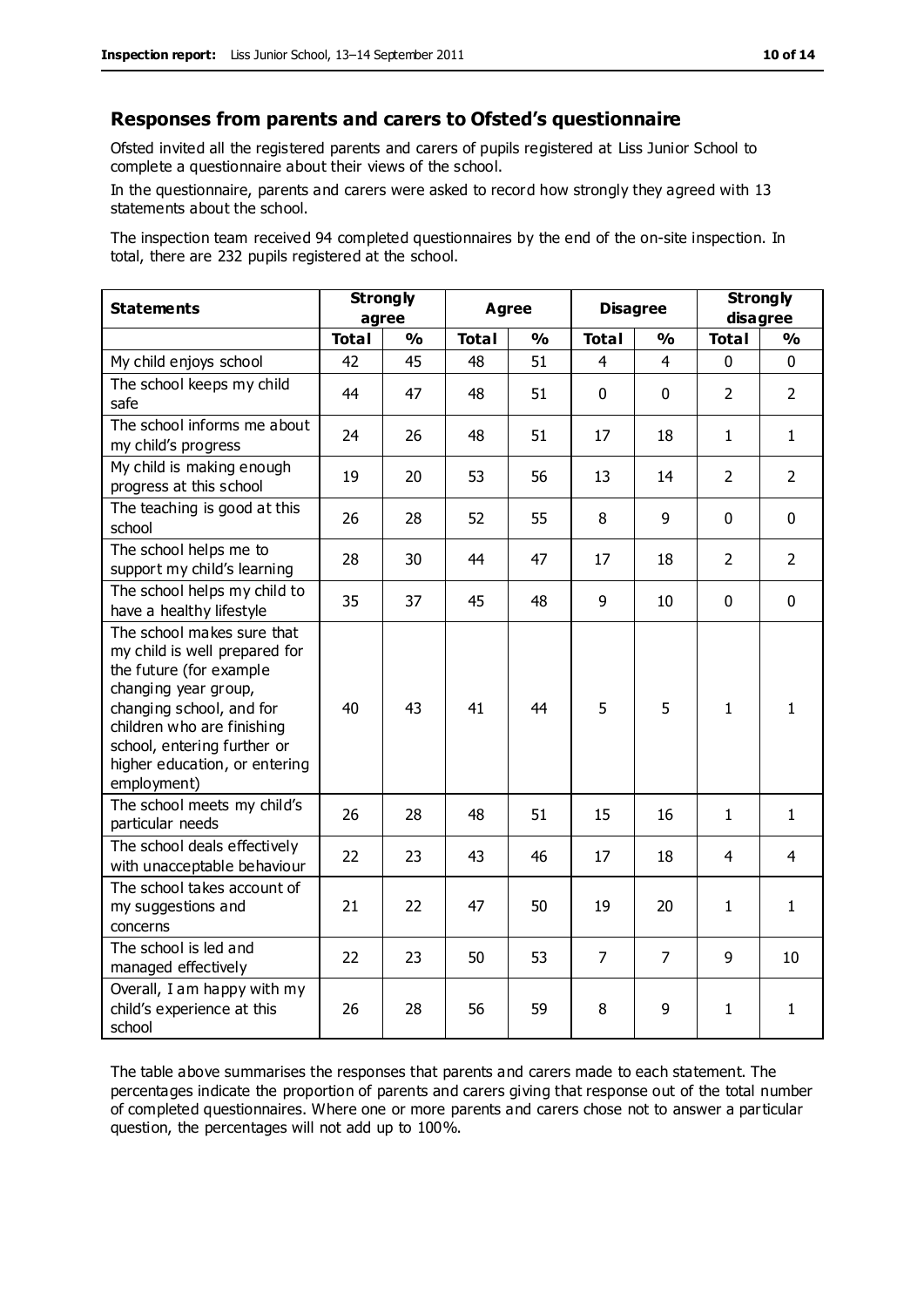# **Glossary**

## **What inspection judgements mean**

| <b>Grade</b> | <b>Judgement</b> | <b>Description</b>                                            |
|--------------|------------------|---------------------------------------------------------------|
| Grade 1      | Outstanding      | These features are highly effective. An outstanding           |
|              |                  | school provides exceptionally well for all its pupils' needs. |
| Grade 2      | Good             | These are very positive features of a school. A school        |
|              |                  | that is good is serving its pupils well.                      |
| Grade 3      | Satisfactory     | These features are of reasonable quality. A satisfactory      |
|              |                  | school is providing adequately for its pupils.                |
| Grade 4      | Inadequate       | These features are not of an acceptable standard. An          |
|              |                  | inadequate school needs to make significant                   |
|              |                  | improvement in order to meet the needs of its pupils.         |
|              |                  | Ofsted inspectors will make further visits until it           |
|              |                  | improves.                                                     |

## **Overall effectiveness of schools**

|                       | Overall effectiveness judgement (percentage of schools) |      |                     |                   |
|-----------------------|---------------------------------------------------------|------|---------------------|-------------------|
| <b>Type of school</b> | <b>Outstanding</b>                                      | Good | <b>Satisfactory</b> | <b>Inadequate</b> |
| Nursery schools       | 43                                                      | 47   |                     |                   |
| Primary schools       | h                                                       | 46   | 42                  |                   |
| Secondary             | 14                                                      | 36   | 41                  |                   |
| schools               |                                                         |      |                     |                   |
| Sixth forms           | 15                                                      | 42   | 41                  | 3                 |
| Special schools       | 30                                                      | 48   | 19                  |                   |
| Pupil referral        | 14                                                      | 50   | 31                  |                   |
| units                 |                                                         |      |                     |                   |
| All schools           | 10                                                      | 44   | 39                  |                   |

New school inspection arrangements were introduced on 1 September 2009. This means that inspectors now make some additional judgements that were not made previously.

The data in the table above are for the period 1 September 2010 to 08 April 2011 and are consistent with the latest published official statistics about maintained school inspection outcomes (see www.ofsted.gov.uk).

The sample of schools inspected during 2010/11 was not representative of all schools nationally, as weaker schools are inspected more frequently than good or outstanding schools.

Percentages are rounded and do not always add exactly to 100.

Sixth form figures reflect the judgements made for the overall effectiveness of the sixth form in secondary schools, special schools and pupil referral units.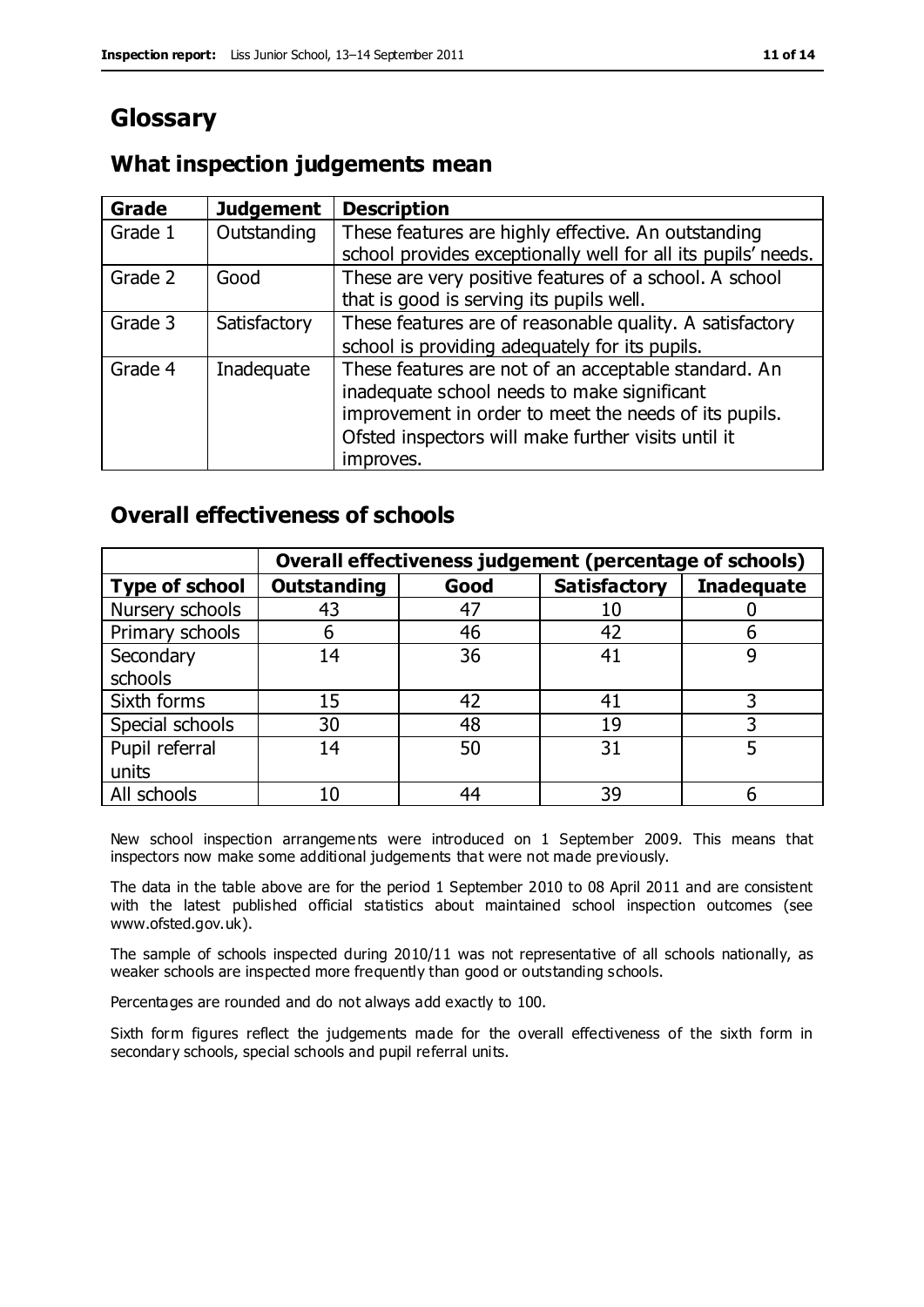# **Common terminology used by inspectors**

| Achievement:                  | the progress and success of a pupil in their<br>learning, development or training.                                                                                                                                                                                                                                           |  |  |
|-------------------------------|------------------------------------------------------------------------------------------------------------------------------------------------------------------------------------------------------------------------------------------------------------------------------------------------------------------------------|--|--|
| Attainment:                   | the standard of the pupils' work shown by test and<br>examination results and in lessons.                                                                                                                                                                                                                                    |  |  |
| Capacity to improve:          | the proven ability of the school to continue<br>improving. Inspectors base this judgement on what<br>the school has accomplished so far and on the<br>quality of its systems to maintain improvement.                                                                                                                        |  |  |
| Leadership and management:    | the contribution of all the staff with responsibilities,<br>not just the headteacher, to identifying priorities,<br>directing and motivating staff and running the<br>school.                                                                                                                                                |  |  |
| Learning:                     | how well pupils acquire knowledge, develop their<br>understanding, learn and practise skills and are<br>developing their competence as learners.                                                                                                                                                                             |  |  |
| <b>Overall effectiveness:</b> | inspectors form a judgement on a school's overall<br>effectiveness based on the findings from their<br>inspection of the school. The following judgements,<br>in particular, influence what the overall<br>effectiveness judgement will be.                                                                                  |  |  |
|                               | The school's capacity for sustained<br>■<br>improvement.<br>Outcomes for individuals and groups of<br>H<br>pupils.<br>The quality of teaching.<br>The extent to which the curriculum meets<br>pupils' needs, including, where relevant,<br>through partnerships.<br>The effectiveness of care, guidance and<br>٠<br>support. |  |  |
| Progress:                     | the rate at which pupils are learning in lessons and<br>over longer periods of time. It is often measured<br>by comparing the pupils' attainment at the end of a<br>key stage with their attainment when they started.                                                                                                       |  |  |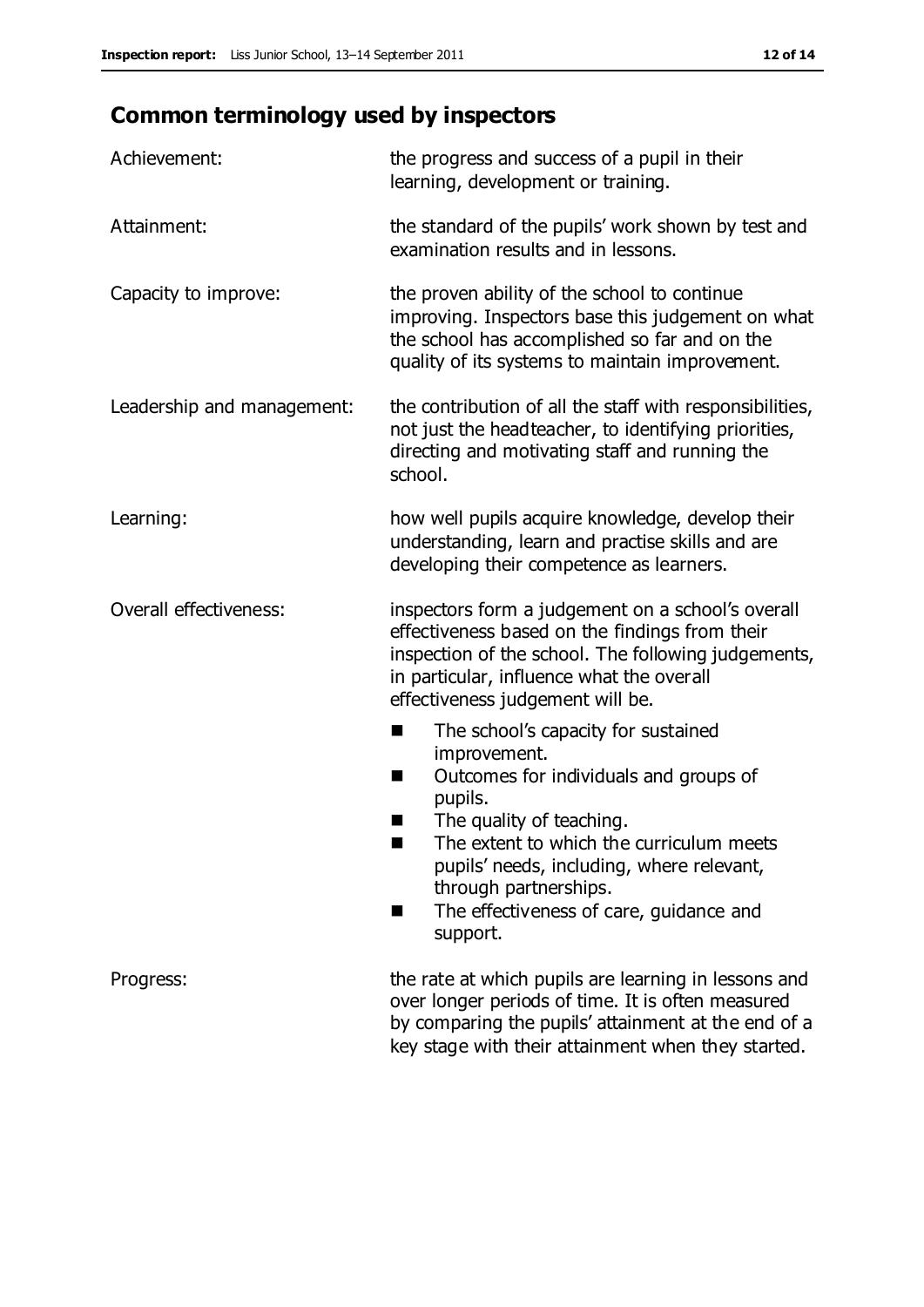#### **This letter is provided for the school, parents and carers to share with their children. It describes Ofsted's main findings from the inspection of their school.**

19 September 2011

Dear Pupils

#### **Inspection of Liss Junior School, Liss GU33 7LQ**

Thank you from the inspection team for welcoming us when we visited the school. Liss Junior is a good school and we could see that you are happy to be there. You try hard to live up to what your teachers expect of you, so your progress in most lessons is good. Great improvements have been made in how you learn mathematics. You make good progress in English too, but your writing, which is not quite as strong as your reading and speaking skills, needs to be even better to keep up with mathematics. Teachers' track your progress carefully and whenever there is a sign that you are getting stuck, governors and the headteacher want something to be done about it.

We saw that you treat each other as friends, respect each other's rights and behave responsibly. You make a very positive contribution to village life but are also gaining a view of the wider world through your links with other schools. The school looks after you well and you quite rightly feel safe there. We noticed that in keeping with being an Enhanced Healthy School you do a lot of sport. You eat well too; I joined the big queue for freshly baked buns one playtime – delicious!

Your teachers work together to plan ways of learning that will support your progress. However, once plans are made they need a bit more help to make sure that they are working, especially in improving your written work in English. To help your school become even better we asked governors and staff to see that the following things happen.

- Involve you in improving your writing through very clear guidance in marking about what you need to do to improve.
- Make sure you have lots of ideas about what you want to say in your writing before you begin.
- Expect more of the most capable pupils.
- Find ways of checking that good plans to help you learn are going smoothly and having an effect.

Your school has improved well since the inspection a few years ago. Keep up the good work!

Yours sincerely

Tony Byrne Lead inspector